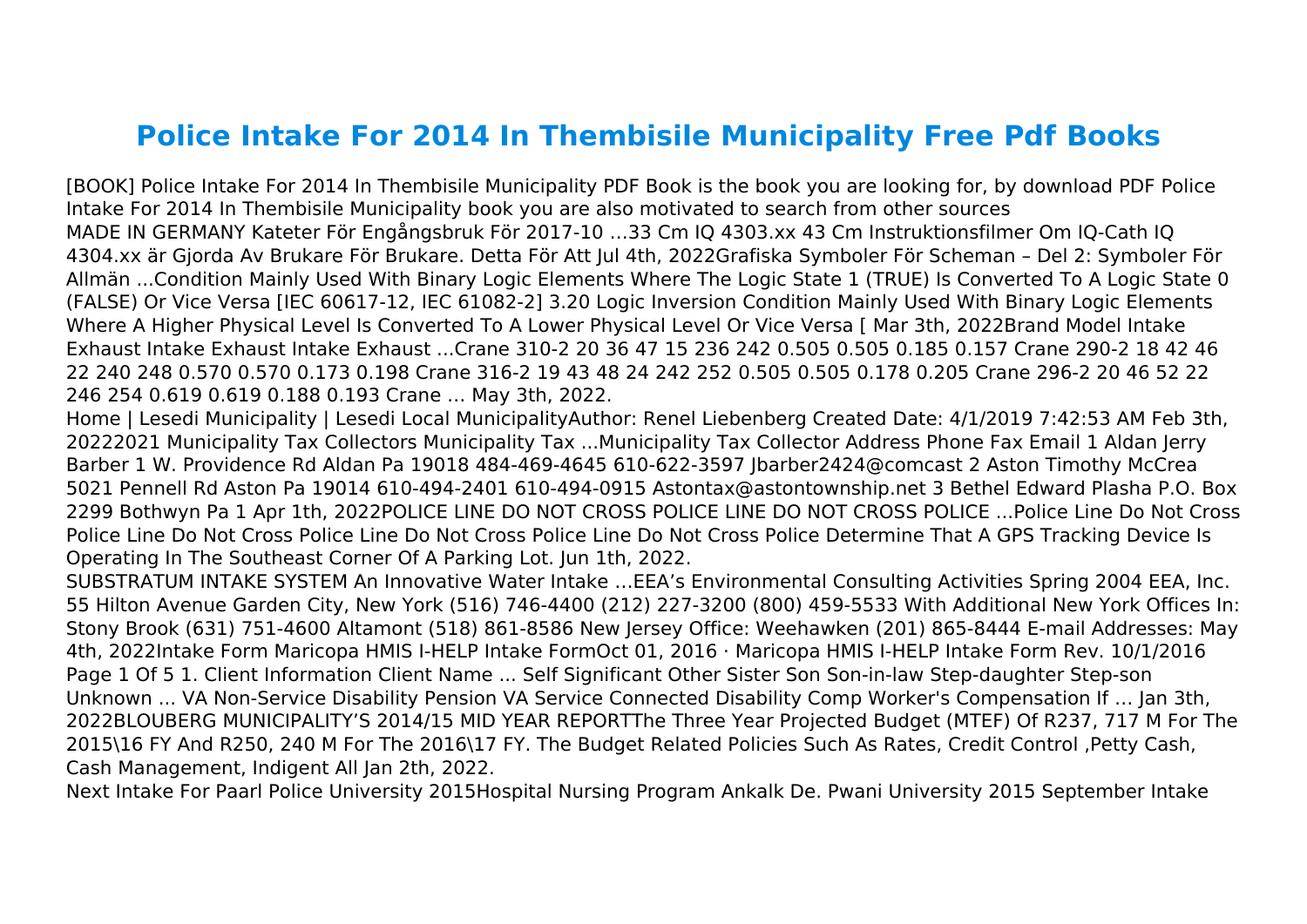Buysms De. Technical University Of Kenya Application Form For Next Intake. Free Download Here Pdfsdocuments2 Com. Law University Of South Africa. Saps Academy Paarl Saps South African Police Service. Harvard University S 2017 Intake Majority Non White For. Jun 1th, 2022Jmpd Metro Police Intake Learnership FormsBasketball Sponsorship Letter Onalaska Boys Basketball. Note Taking Guide 1502 Answers. Action Man Clothes Sewing Patterns. Meigs And Meigs Accounting 9th Edition. 1994 Honda Fourtrax 300 Wiring Diagram. Matilda Activities Penguin Readers. El Viaje Perdido In English El Viaje Perdido In English Apr 2th, 2022Användarhandbok För Telefonfunktioner - Avaya\* Avser Avaya 7000 Och Avaya 7100 Digital Deskphones Och IP-telefonerna Från Avaya. NN40170-101 Användarhandbok För Telefonfunktionerna Maj 2010 5 Telefon -funktioner Bakgrunds-musik FUNKTION 86 Avbryt: FUNKTION #86 Lyssna På Musik (från En Extern Källa Eller En IP-källa Som Anslutits Jan 2th, 2022.

ISO 13715 E - Svenska Institutet För Standarder, SISInternational Standard ISO 13715 Was Prepared By Technical Committee ISO/TC 10, Technical Drawings, Product Definition And Related Documentation, Subcommittee SC 6, Mechanical Engineering Documentation. This Second Edition Cancels And Replaces The First Edition (ISO 13715:1994), Which Has Been Technically Revised. Jul 2th, 2022Textil – Provningsmetoder För Fibertyger - Del 2 ...Fibertyger - Del 2: Bestämning Av Tjocklek (ISO 9073-2:1 995) Europastandarden EN ISO 9073-2:1996 Gäller Som Svensk Standard. Detta Dokument Innehåller Den Officiella Engelska Versionen Av EN ISO 9073-2: 1996. Standarden Ersätter SS-EN 29073-2. Motsvarigheten Och Aktualiteten I Svensk Standard Till De Publikationer Som Omnämns I Denna Stan- Apr 2th, 2022Vattenförsörjning – Tappvattensystem För Dricksvatten Del ...EN 806-3:2006 (E) 4 1 Scope This European Standard Is In Conjunction With EN 806-1 And EN 806-2 For Drinking Water Systems Within Premises. This European Standard Describes A Calculation Method For The Dimensioning Of Pipes For The Type Of Drinking Water Standard-installations As Defined In 4.2. It Contains No Pipe Sizing For Fire Fighting Systems. Jul 2th, 2022.

Valstråd Av Stål För Dragning Och/eller Kallvalsning ...This Document (EN 10017:2004) Has Been Prepared By Technical Committee ECISS/TC 15 "Wire Rod - Qualities, Dimensions, Tolerances And Specific Tests", The Secretariat Of Which Is Held By UNI. This European Standard Shall Be Given The Status Of A National Standard, Either By Publication Of An Identical Text Or Feb 4th, 2022Antikens Kultur Och Samhällsliv LITTERATURLISTA För Kursen ...Antikens Kultur Och Samhällsliv LITTERATURLISTA För Kursen DET KLASSISKA ARVET: IDEAL, IDEOLOGI OCH KRITIK (7,5 Hp), AVANCERAD NIVÅ HÖSTTERMINEN 2014 Fastställd Av Institutionsstyrelsen 2014-06-09 May 4th, 2022Working Paper No. 597, 2003 - IFN, Institutet För ...# We Are Grateful To Per Johansson, Erik Mellander, Harald Niklasson And Seminar Participants At IFAU And IUI For Helpful Comments. Financial Support From The Institute Of Labour Market Pol-icy Evaluation (IFAU) And Marianne And Marcus Wallenbergs Stiftelse Is Gratefully Acknowl-edged. ∗ Corresponding Author. IUI, Box 5501, SE-114 85 ... Mar 3th,